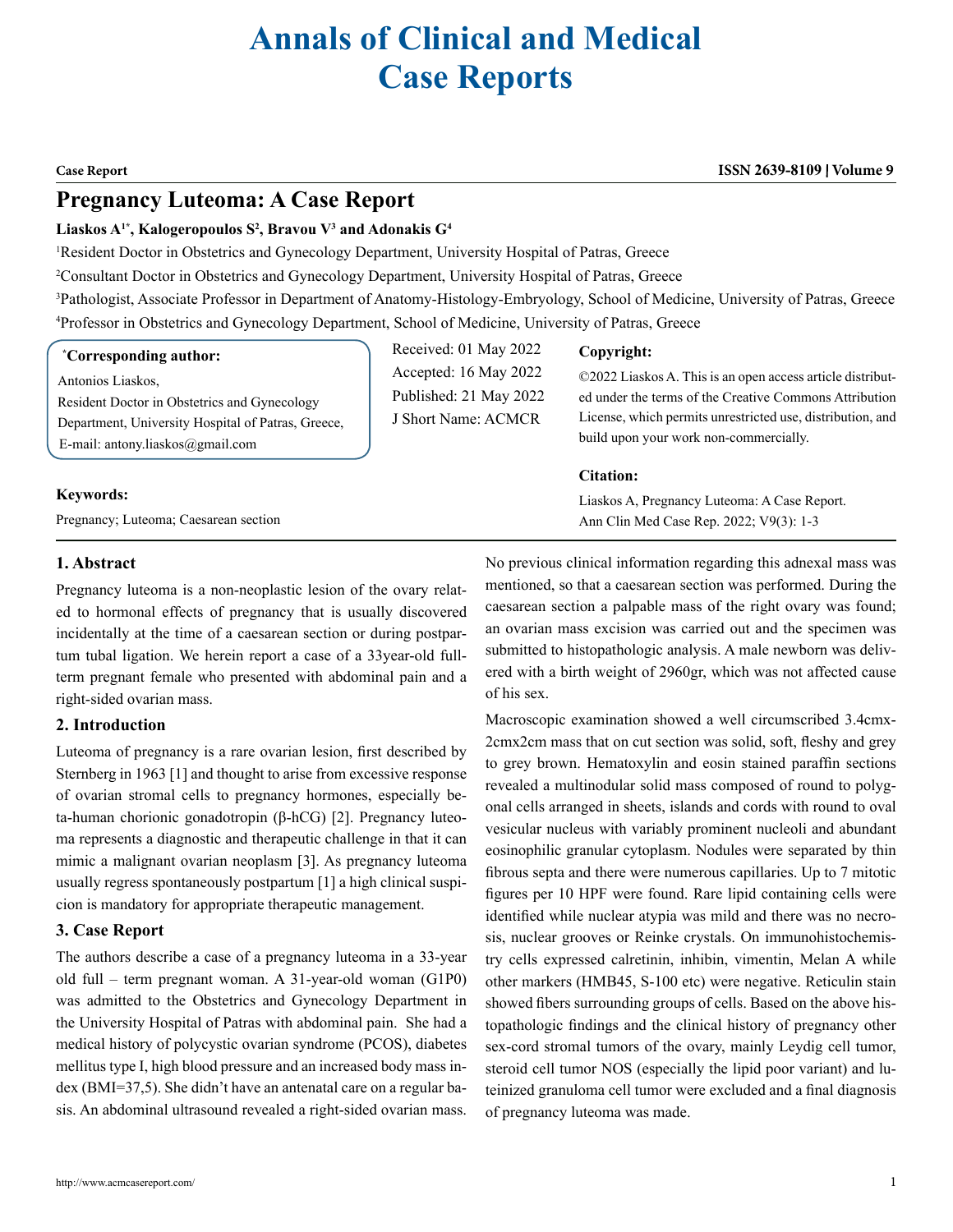

**Figure 1A:** Light microscopy shows a solid mass of nodules separated by fibrous septa. (hematoxylin and eosin stain, x40).



**Figure 1B:** The lesion is composed of polygonal cells with variably prominent nucleoli and abundant eosinophilic granular cytoplasm (hematoxylin and eosin stain,x400).



**Figure 1C:** On immunohistochemistry cells show positive staining for inhibin (hematoxylin and eosin stain, x200).



Figure 1D: Reticulin staining (x200).

#### **4. Discussion**

Pregnancy luteoma is a relatively rare lesion as fewer than 200 cases have been reported in the literature [2,4]. Most cases are incidental findings during caesarean section or tubal ligation, but occasionally ultrasound antenatal diagnoses have been made [2]. Pregnancy luteomas are thought to be caused by hyperplasia of luteinized stromal cells secondary to stimulation by beta-human chorionic gonadotropin (β-hCG) [5]. In women with PCOS, stromal cell hyperplasia may antedate pregnancy [6]. However, β-hCG appears unlikely to be the only etiological factor, because the lesions are not reported in gestational trophoblastic disease or early pregnancy, when β-hCG levels are highest [2,7]. Clinically, luteomas are often silent and only discovered incidentally during peripartum surgery. In 25% of cases, luteomas are hormonally active, secreting androgens, which can result in maternal hirsutism and fetal virilization [8]. Virilization of the female fetus occurs in half of the patients with maternal hirsutism, which results in clitoral enlargement and ambiguous genitalia. Fetal sensitivity to maternal serum androgen depends on both the age at which exposure occurs and the ability of the placenta to aromatize androgens into estrogens. Male fetuses are not affected by this condition [9-11]. Luteomas represent a diagnostic and therapeutic challenge because they can mimic a malignant ovarian tumor. The differential diagnosis for pregnancy luteomas includes granulosa cell tumors, thecomas, Sertoli-Leydig cell tumors, pure Leydig (hilar) cell tumors, stromal hyperthecosis, stromal luteomas, and hyperreaction luteinalis. Because of the solid nature of the mass, it is impossible to differentiate luteomas from other solid ovarian neoplasms such as luteinized thecoma, granulosa cell tumor, or Lyedig cell tumor based on imaging characteristics alone [12]. Pregnancy luteomas vary in size, ranging from microscopic to over 20cm in diameter [13,14]. On gross examination, cut surfaces of luteomas are solid, soft, tan or flesh colored, with hemorrhagic foci. Microscopically they contain large groups of eosinophilic cells surrounded by numerous blood vessels. Sometimes a cordlike pattern or follicular